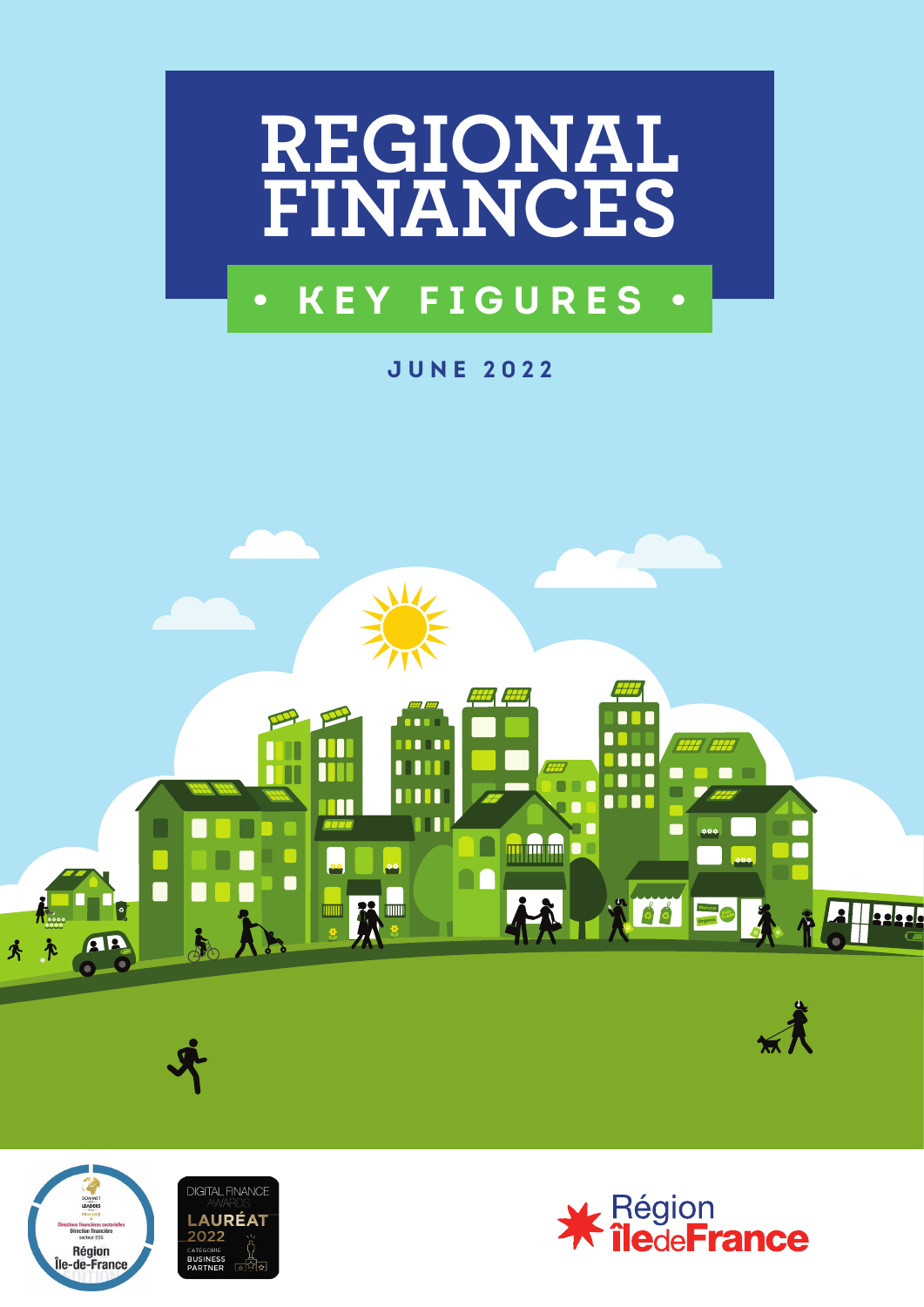# **• A LEADING REGIONAL AUTHORITY IN EUROPE •**





• An extra 2,5Bn investments since 2015

- Self-financing capacity of investments on average by 82% since 2016 (against 57.8 % in 2015)
- Gross savings rate on average by 30,9% since 2016 (including surpluses from the previous years)

## **• A GREEN AND SUSTAINABLE FUNDING STRATEGY •**

**Outstanding debt at the end of 2021 : € 6,061 Bn Average lifetime : 5,7 years Average rate : 1,50%** 

**Medium/long term financing strategy mainly based on bond issuances which will exclusively consist of G & S bonds going forward :** Bond issuances made under its EMTN program (1st French local authority EMTN program in 2001):

- € 5.43 Bn outstanding in total,
- including €4,5 Bn of Green and Sus tainable Bonds issued between 2012.

and 2021 (approximately 78% of the outstanding debt),

- Partnership with the EIB to finance sustainable projects, with 200MEUR drawn in July 2019, and new lines expected.
- Loans from CDC to finance High School Projects that can be used as a short term or a long term resource.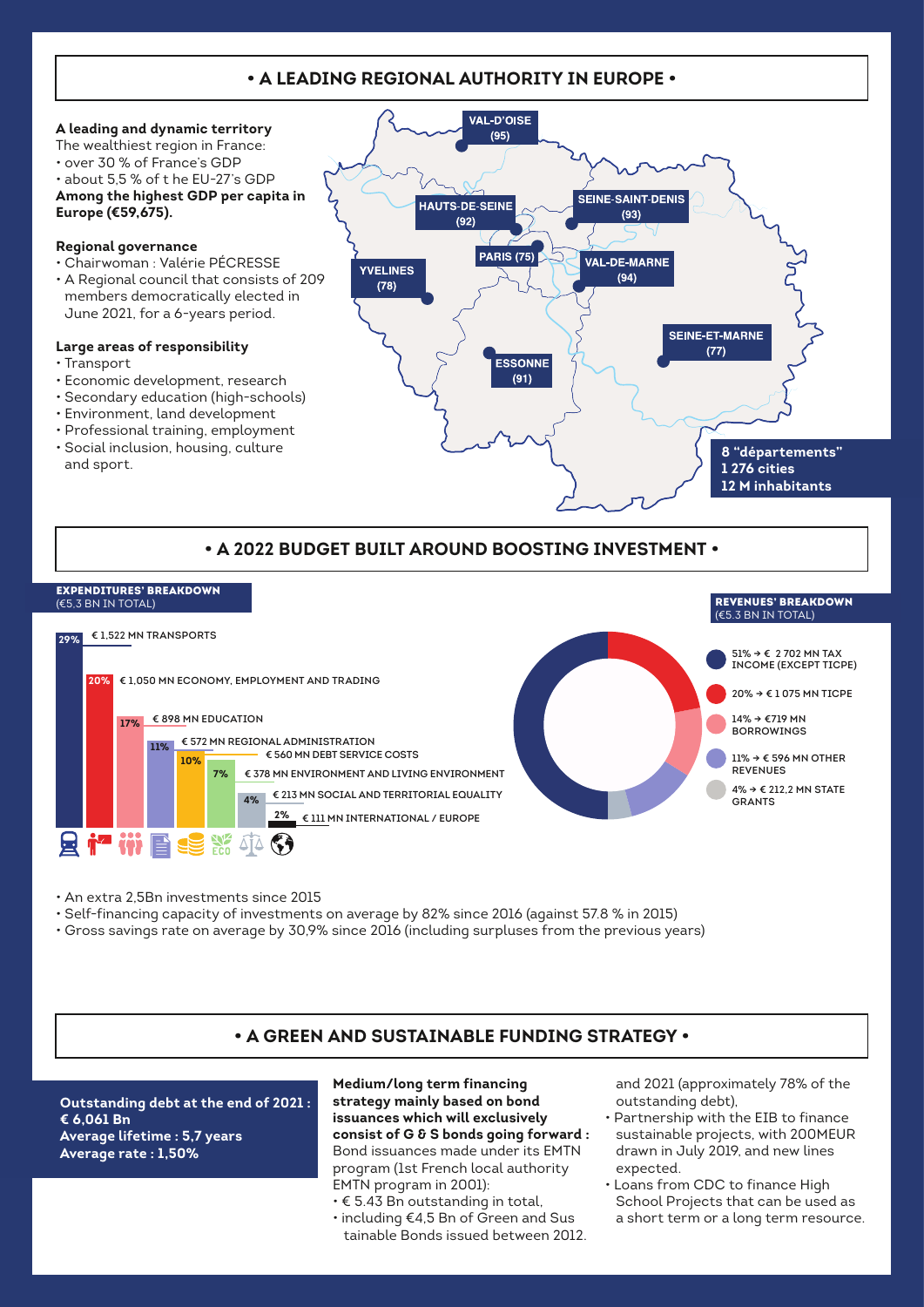## **Diversified access to short-term**

**liquidity** with €1,5 Bn NEU-CP program in French law (2002) and a revolving facility renewal underway of €587 million that can be used for cash management and to mobilize credit resources.

## **A rewarded strategy**

- *Gold Finance Leader Trophy, Public Sector* (April 2019, Paris)
- *Worldwide Prize in 2019, Sustainability bond of the year for local authorities*, by Environmental Finance (spring 2019)
- *Most impressive local government Green/SRI bond issuer, at the Sustainable and Responsible Capital Markets Forum* (Euromoney/GlobalCapital in September 2018, Amsterdam)
- Best sustainability bond issuer France 2021 (Capital Finance International)



**• HIGH FINANCIAL AND EXTRA-FINANCIAL RATINGS •**

- *« conservative debt and liquidity management »*
- **In 2021, the Region is ranked 3rd out of 29 european local & regional governments, with an «Advanced» ESG level (61/100).**

*gement »* 

**Moody's : "Aa2" Stable outlook**  *• « strong operating performance » • « strong governance and debt mana-*

- *« unquestioned market access »*
- *« sound & secured liquidity profile »*

#### **Fitch Ratings : "AA" Stable Outlook**

- *« sound operating performance and strong governance »*
- *« the region's financial management is sophisticated and prudent, particularly in terms of its forecasting ability, which allows IDF to control its annual budget and debt commitments » • comfortable debt repayment capacity*

**• THE PIONEERING ROLE OF THE REGION, IN A SAFE AND TRANSPARENT ENVIRONMENT •**

The Île-de-France Region is a frequent ine ite-de-France Region is a rrequent **ose or proceeds report**<br>and regular issuer in the green **bissuance's in the year f** and sustainable bond market since 2012. It executed 9 green and sustainable transactions since 2012, of which 7 were public benchmark transactions. **HISTORIQUE DES EMPRUNTS VERTS ET RESPONSABLES RÉALISÉS**

The green and sustainability transactions launched by the Region are in line with the Sustainability Bond and comply with both GBP and SBP.

#### **Use of proceeds reporting on the issuance's in the year following the issue:**

- commitment to allocate funds on the 7 categories of projects, as defined before the issuance
- Nine eligibility criteria in relation to the purpose and management of the project
- Detailed explanation of transversal

impact indicators and calculation methodologies

- Projects presented through the Sustainable Development Goals (SDGs) put in place by the United Nations, since the 2017 report.
- A consolidated and updated 2021 framework, taking into account the european taxonomy regulation (TSC, DNSH & minimum safeguards).



OUTSTANDING DEBT'S BREAKDOWN